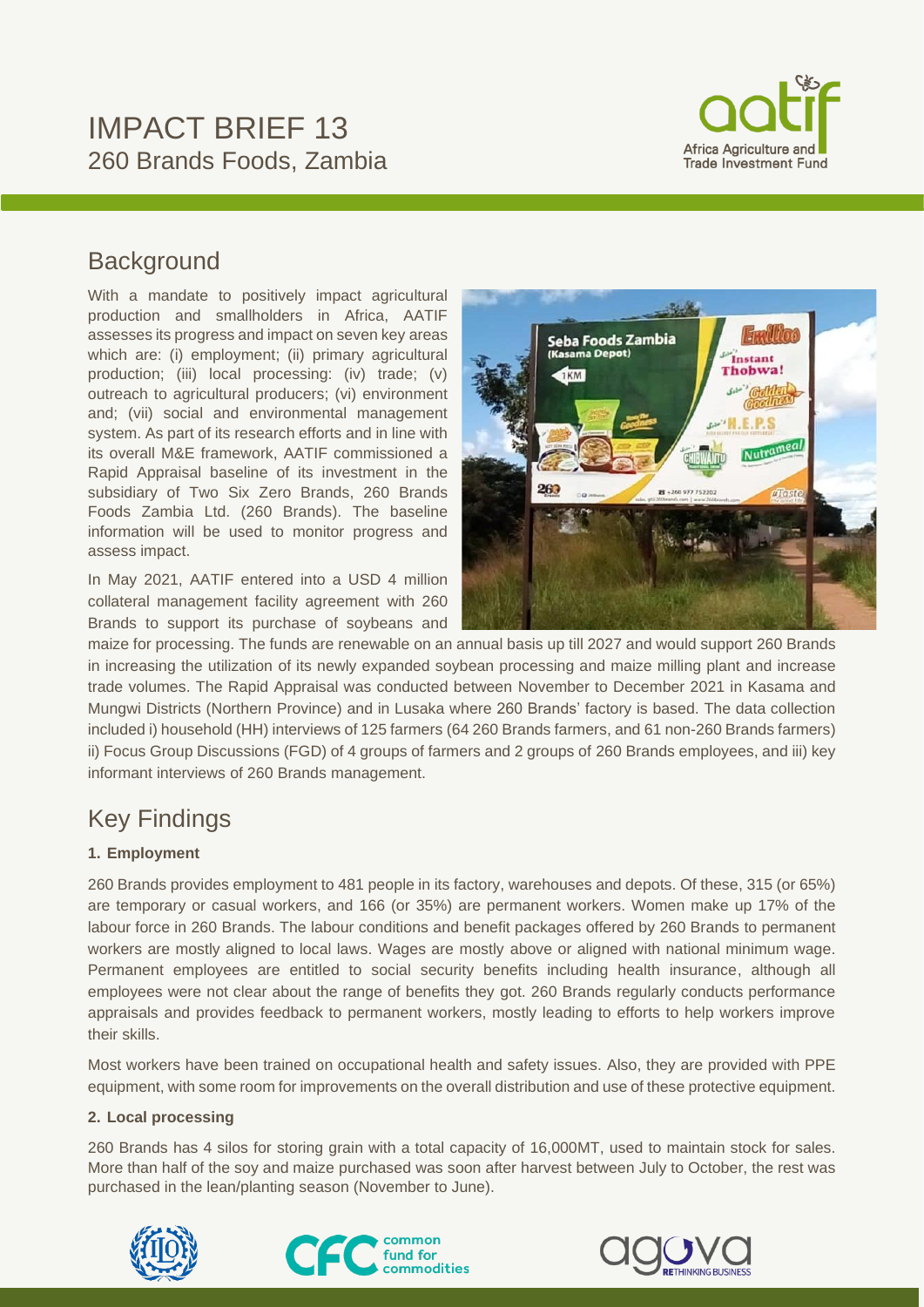#### **3. Trade**

260 Brands distributes its processed food products through 3,000+ customers including NGOs, wholesalers, supermarket chain stores, hotels, restaurants, catering and kiosks/ ntembas. Of the 13-15 products and byproducts that 260 Brands sells, 80% of its revenues comes from sales of Golden Goodness (textured soya pieces), Instant Thobwa (a powdered beverage made of soybeans and maize), Nutrameal (a maize-based breakfast meal), Crude oil (extracted from soybeans) and HEPS (a corn and soya-based protein supplement). Majority of 260 Brands' sales (about 85%) takes place in Lusaka, Copperbelt and Eastern provinces of Zambia. 260 Brands also sells maize grits, soya cake and soya oil as semi-processed products to other factories for further processing.

#### **4. Outreach to agricultural producers**

Maize and soybeans are key ingredients for all of 260 Brands' products, therefore an assured supply is important. The company buys 81% of its maize and soybeans from small traders and aggregators, 8% from large traders, 4% from large commercial farmers and 5% from smallholder farmers. As the supply of these commodities fluctuates depending on government policies, 260 Brands sees smallholder farmers as crucial to ensure access to a minimum steady supply of these products. The company expects to increase the number of smallholder farmer suppliers to 5,000, and eventually help 12,000 soybean farmer in becoming organic certified, to tap into the export market for organic products while providing farmers with premium prices.

In 2021, 260 Brands worked directly with 1,300 farmers, of whom about 1,000 are based in the Northern province of Zambia. The Northern province is one of the poorest provinces in Zambia and 85% of the farmers working with 260 Brands and 88% of the non-260 Brands farmers fall under the World Bank \$3.2PPP poverty line. Only half the farmers have any savings at all, this applies equally for 260 Brands and non-260 Brands farmers. Very few consume foods with high protein content, i.e. milk, meats etc. Both 260 Brands and non-260 Brands farmers are unlikely to eat three full meals a day, particularly in the period between November to April, which is the peak cultivation period and when food stores from the last harvest have started to dwindle down. The diagram below shows the agricultural season for both crops.

| <b>Rainy season/Cultivation time</b><br><b>Harvesting Season</b> | Oct | Nov | Dec | Jan | Feb | Mar | Apr | Mav | Jun | Jul | Aug | Sep |
|------------------------------------------------------------------|-----|-----|-----|-----|-----|-----|-----|-----|-----|-----|-----|-----|
|                                                                  |     |     |     |     |     |     |     |     |     |     |     |     |

#### **Figure 1: Soy and maize cropping calendar**

260 Brands maintains contractual agreement with its farmer groups to purchase up to a certain amount of their maize and soybean produce. Prices offered by 260 Brands are higher than prices set by the government of Zambia but are close to market prices prevailing at the time of purchase. 260 Brands agronomists carry out field visits with farmers to train them on good agriculture practices. 260 Brands also introduced to some farmers an orange maize variety that is more nutritious. 260 Brands farmers grow maize in about 1.8Ha of land in the rainy season compared to 1.15Ha used by non-260 Brands farmers. Average yields for both 260 Brands and non-260 Brands farmers are about 2.78MT/Ha (*SE: 0.14 MT/Ha)*, close to national yields of about 2.07MT/Ha. Maize is grown both for consumption and for selling. Each farmer household provides an average of 165 FTE days of work for maize cultivation. Farmers growing maize generally use certified seeds and fertilizers subsidized by the Government. The average price of maize in 2021 was ZMW 2.39/kg and average revenue was ZMW 10,494 (*SE: ZMW 2188.26)* for 260 Brands farmer. Non-260 Brands farmers sold maize at about ZMW 2.26/kg and earned revenues of about ZMW 7,492/farmer (*SE: ZMW 1724.68)*. Average gross margin per farmer from maize in the 2021 season was about ZMW 5,000.

260 Brands farmers grow soybeans in 0.5Ha of land and have yields of 0.67MT/Ha (Standard Error (*SE): 0.06 MT/Ha)*, while non-260 Brands farmers grow soybeans in 0.3Ha of land and have yields of about 0.3Mt/Ha (*SE: 0.06 MT/Ha)*. Soybeans is mainly grown for selling, not for consumption. Farmer households provide an average of 91 FTE days of work for soybean cultivation. Half of the farmers use certified seeds for growing soybeans and the other half use their own seeds. Use of fertilizer, or crop protection products is generally nonexistent for soy. Average soy prices offered by 260 Brands was about ZMW 7.3/kg while prices offered by other buyers averaged at ZMW 7.8/kg. As 260 Brands farmers were more likely to grow soy (this would have been a selection criterion for 260 Brands), they earned revenues of about ZMW 1,412/farmer (*SE: ZMW 681.94/ farmer)* while non-260 Brands farmers with smaller plots and lower yields earned revenues of about ZMW 325/farmer (*SE: ZMW 188.153)*. Average gross margin per farmer from soybeans in the 2021 season was about ZMW 412.